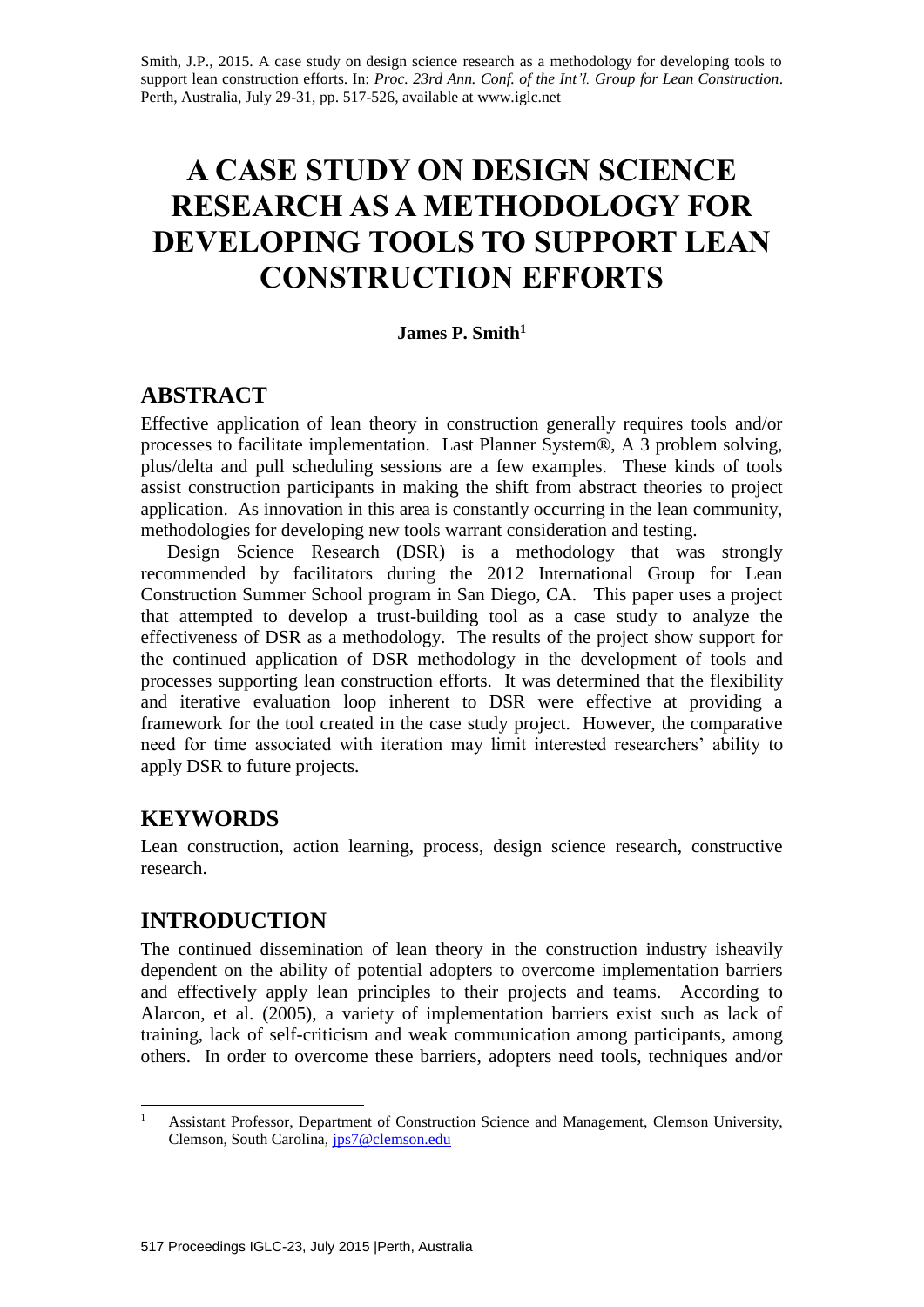processes to help bridge the gap between an understanding of the theory itself, and what the application of that theory actually looks like on a job site.

There have been many tools, techniques and processes (hereafter referred to collectively as tools) developed that aim to assist participants in making the transition from theory to application. Some tools, such as Last Planner System®, A3 problem solving, plus/delta and pull scheduling sessions are regular components of many project teams' efforts. Other tools like the airplane game, Parade of Trades (a.k.a., the dice game) and the Red Bead Experiment are geared towards introducing and teaching lean theory to those considering implementation. Many lean construction pioneers first "ah-ha" moments came as a result of tools such as these.

As innovation in this area is constantly occurring in the lean community, with new tools emerging regularly, methodologies supporting tool development warrant consideration and testing. This paper uses a research project that attempted to develop a trust-building tool as a case study to analyze the effectiveness of one particular methodology – Design Science Research (DSR). The use of DSR as a research methodology was strongly encouraged by the facilitators, Dr. Lauri Koskela and Dr. Carlos Formoso, during the 2012 International Group for Lean Construction Summer School program in San Diego, CA.Similar to Rocha, et al. (2012), this paper provides a review of DSR methodology followed by details about how DSR was implemented in a particular case study including feedback regarding the strengths and weaknesses of this methodology for the continued development and innovation of tools to support lean construction efforts.

# **DESIGN SCIENCE RESEARCH**

Design Science Research methodology, also called Constructive Research in accounting literature (Lukka, 2003), has received attention and support in fields such as business administration, information systems and technology, medicine, and engineering research (Kasanen and Lukka, 1993; Lukka, 2003; Van Aken, 2004; Hevner, et al., 2004). This wide-spread adoption is likely due to DSR's apparent ability to align the academic side of a given field with its industry counterpart.

It has been suggested that DSR is capable of assisting with the relevance or utilization problem that exists in many academic fields (e.g.Van Aken, 2004; Kaplan and Johnson, 1987). In management research, this issue has been called the "rigorrelevance dilemma" (Whyte, 1991). Van Aken explains that this dilemma occurs when "theory is either scientifically proven, but then too reductionistic and hence too broad or too trivial to be of much practical relevance, or relevant to practice, but then lacking sufficient rigorous justification" (Van Aken, 2004, pp. 221). The goal of DSR is to "produce innovative construction, intended to solve problems faced by the real world and, by that means, to make a contribution to the theory of the discipline in which it is applied" (Lukka, 2003, pp. 1).

Generally speaking, DSR appears to be a good fit for research in lean construction because of the field's "applied" nature. Researchers have suggested that industry players, namely architects, engineers and urban planners, deal with problems that can be appropriately resolved using DSR (Van Aken, 2004). By selecting a methodology that supports real-world application, researchers might be able to avoid what Meredith, et al. (1989) decried as research that is high in "academic prestige" at the expense of relevancy to real-life problems.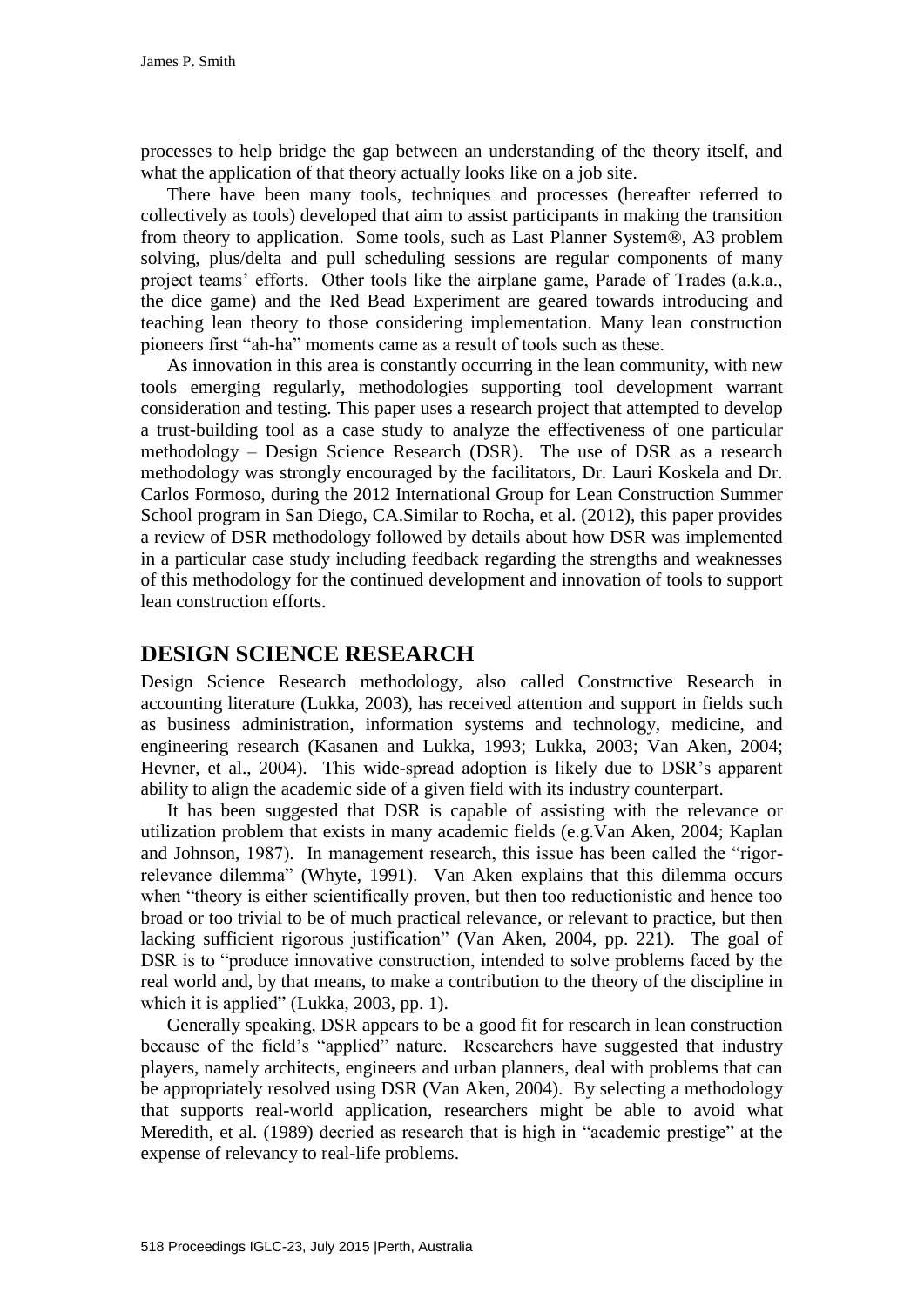# **DSR GUIDELINES**

The guidelines for DSR, as published by Hevner, et al. (2004), are provided in Table 1 to create the framework for the discussion regarding the differences between DSR and more "traditional" research methods.

|   | <b>Guideline</b>                | <b>Description</b>                                                                                                                                        |
|---|---------------------------------|-----------------------------------------------------------------------------------------------------------------------------------------------------------|
| 1 | Design as an artifact           | DSR must produce a viable artifact in the form of a<br>construct, a model, a method, or an instantiation.                                                 |
| 2 | Problem relevance               | The objective of DSR is to develop technology-based<br>solutions to important and relevant business problems.                                             |
| 3 | Design evaluation               | The utility, quality and efficacy of a design artifact must<br>be rigorously demonstrated via well-executed evaluation<br>methods.                        |
| 4 | Research<br>contributions       | Effective DSR must provide clear and verifiable<br>contributions in the areas of the design artifact, design<br>foundations, and/or design methodologies. |
| 5 | Research rigor                  | DSR relies upon the application of rigorous methods in<br>both the construction and evaluation of the design<br>artifact.                                 |
| 6 | Design as a research<br>process | The search for an effective artefact requires utilizing<br>available means to reach desired ends while satisfying<br>laws in the problem environment.     |
| 7 | Communication of<br>research    | DSR must be presented effectively both to technology-<br>oriented as well as management-oriented audiences.                                               |

*Table 1: Design Science Research Guidelines (Hevner, et al., 2004)*

# **A Model for DSR**

DSR's model shows similarities to the general structure of Van Strien's (1997) "regulative cycle". Van Strien's cycle is made up of five main steps:

- 1. Identification of a problem
- 2. Diagnosis of the problem situation
- 3. Creation of a plan of action
- 4. Intervention aimed at affecting change
- 5. Evaluation of the new situation

The various components of this cycle are included in a model for DSR implementation, see Figure 1, created by Vaishnavi and Kuechler (2007). In addition to Van Strien's steps, the model includes representations of the knowledge transfer or flow occurring between the steps and also the outputs associated with each of the steps.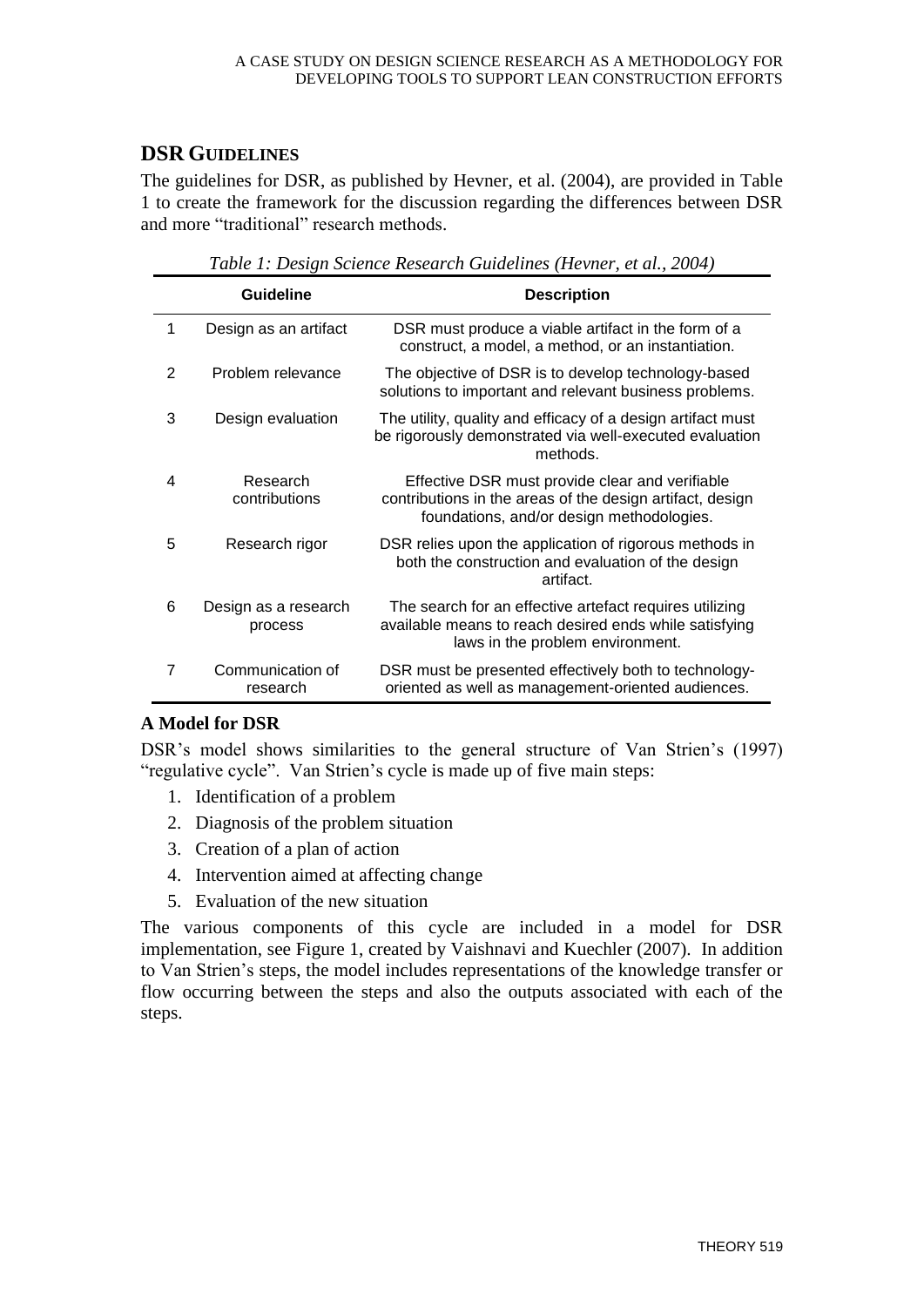

*Figure 1: A Model for Design Science Research (Vaishnavi and Kuechler, 2007)* 

One of the key features of DSR is the iterative nature it requires. The development and evaluation stages provide feedback for an improved awareness of the problem and more effective suggestions for its solution until satisfactory results are achieved. This model is similar to those proposed by various quality management theorists. The Deming Cycle consists of four similarly simple steps: Plan-Do-Check-Act (PDCA) (Deming, 2000). Each of these approaches to improvement could be considered forms of action learning.

## **DESCRIPTIVE VS. PRESCRIPTIVE RESEARCH**

Early work and conceptual support for DSR were provided by Simon's (1996) seminal book, The Sciences of the Artificial. In his work, Simon describes a difference between naturally occurring and artificially occurring phenomenon. March and Smith (1995) point out that scientists can contribute to not only the study of these artificial phenomena, but also the creation of them. This dual capacity allows for scientific involvement in both sides, as opposed to natural phenomena which by definition occur without intervention and can merely be described or explained.

According to the work of March and Smith, natural science, or more traditional research in the "hard sciences," is generally aimed at understanding and explaining reality, and can thus be classified as descriptive research. Alternatively, DSR attempts to *create* things that serve specific purposes or needs (Denning, 1997). Products from design science are tested against the value or utility they bring, generally based on the value-determining question – "does it work?" (March and Smith, 1995, pp. 253) This type of work is classified as prescriptive research. In other words, where "natural sciences are descriptive and explanatory in intent, design science offers prescriptions and creates artifacts that embody those prescriptions"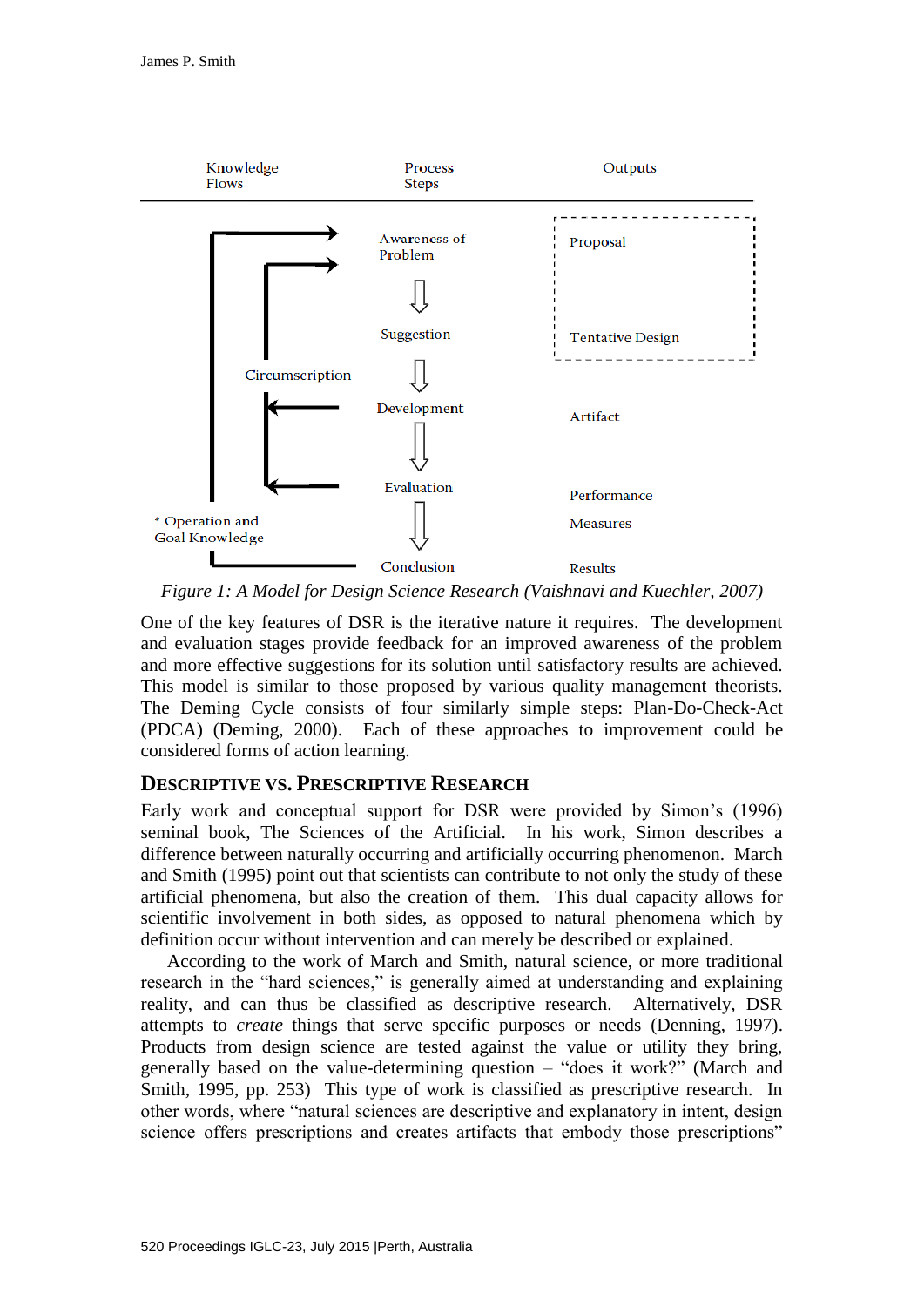(March and Smith, 1995, pp. 254). Hevner, et al. (2004) described the difference and association between the two as follows:

"The goal of [natural] science research is truth. The goal of design science research is utility… Our position is that truth and utility are inseparable. Truth informs design and utility informs theory." (Hevner, et al., 2004, pp. 80)

Table 2, adapted from Van Aken (2004), describes the main differences between the two approaches.

| $200 + 7$                     |                                |                                                  |  |  |  |  |
|-------------------------------|--------------------------------|--------------------------------------------------|--|--|--|--|
| <b>Characteristic</b>         | <b>Descriptive Research</b>    | <b>Prescriptive Research</b>                     |  |  |  |  |
| Dominant paradigm             | <b>Explanatory sciences</b>    | Design sciences                                  |  |  |  |  |
| Focus                         | Problem focused                | Solution focused                                 |  |  |  |  |
| Perspective                   | Observer                       | Player                                           |  |  |  |  |
| Logic                         | Hindsight                      | Intervention-outcome                             |  |  |  |  |
| Typical research<br>question  | Explanation                    | Alternative solutions for a<br>class of problems |  |  |  |  |
| Typical research<br>product   | Causal model; quantitative law | Tested and grounded<br>technological rule        |  |  |  |  |
| Nature of research<br>product | Algorithm                      | Heuristic (hands-on)                             |  |  |  |  |
| Justification                 | Proof                          | Saturated evidence                               |  |  |  |  |

*Table 2: Main Differences between Descriptive and Prescriptive Research (Van Aken, 2004)*

For additional analysis and exploration on the differences between descriptive and prescriptive research, please refer to Holmström, Ketokivi and Hameri(2009).

The "applied" nature inherent to lean construction research can be viewed as being highly prescriptive in nature. We use innovative tools to create or suggest an intervention and affect the resultant outcome. The focus is on a solution that is created, tested, evaluated and iterated in an effort to achieve a desired outcome. The success of the tool is measured by its ability to achieve the prescribed goal. It is heuristic in nature in that it provides an alternative set of possible solutions for a problem and is then evaluated on a trial and error basis.

## **POTENTIAL BENEFITS AND RISKS**

Testing tools in the context of their anticipated application introduces additional variables to the research design that may be difficult to manage. Similar to some clinical research, the heuristic approach can make it difficult, if not impossible, to draw conclusions about causation. However, the ability to test tools in the context of their designed use also provides validity that can arguably be lacking in true laboratory experiments. Van Aken (2004) suggests that despite its weaknesses, sufficient supporting evidence can be obtained using this method, in addition to improved assurances of effectiveness in the intended context of application. In this way, the solution can be tested without being overly reduced by the need for quantification, possibly giving more holistic results. The starting point is what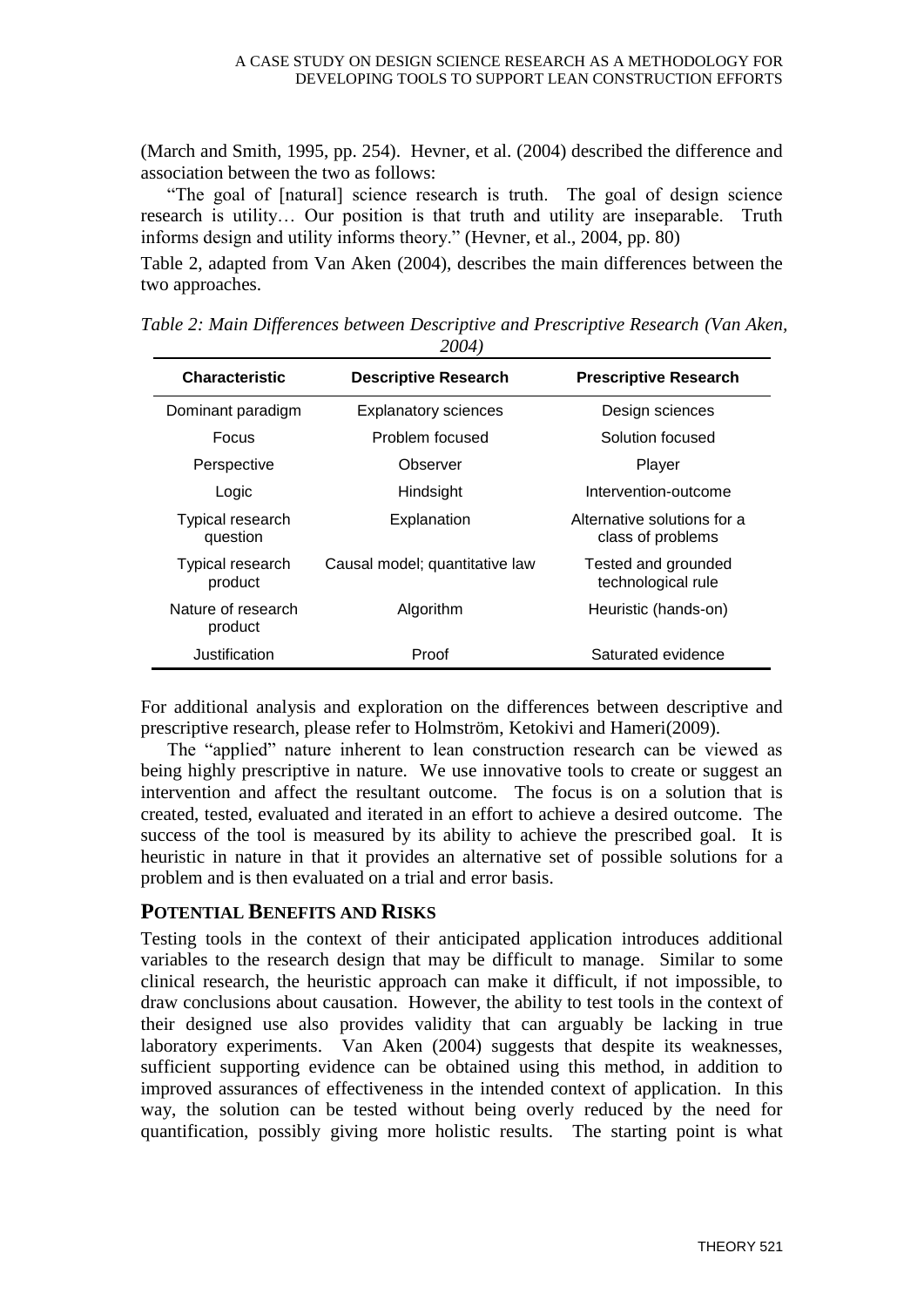Pawson and Tilly (1997) called the basic realist formula: *mechanism + context = outcome*.

Table 3 summarizes known potential benefits and risks of constructive research, or DSR, as listed in Lukka's (2003) analysis of the methodology.

*Table 3: Potential Benefits and Risks of Design Science Research (Lukka, 2003)*

| <b>Benefits</b>                                                    | <b>Risks</b>                                                                                                                               |  |
|--------------------------------------------------------------------|--------------------------------------------------------------------------------------------------------------------------------------------|--|
| Access to new interesting research sites                           | High relevance of study results can be<br>perceived by the participants as being "too<br>delicate" to be published (Lukka, 2003, p.<br>13) |  |
| Participants get critical analysis of relevant<br>problems         | Cannot maintain the commitment of the<br>target organization or participant                                                                |  |
| Gap between research and practice is<br>narrowed                   | Participants fear losing control of business<br>secrets                                                                                    |  |
| Practitioner has interest in providing honest<br>and relevant data | Anticipating and managing side-effects or<br>confounding variable (March and Smith,<br>1995)                                               |  |
| Demands thorough prior knowledge in order<br>to be implemented     | Neutrality of the researcher                                                                                                               |  |
|                                                                    | May be viewed by journal editors and peer<br>reviewers as an un-established<br>methodology                                                 |  |

As with any risks, these potential risks need to be analyzed in the context of the specific project and managed to avoid any negative impacts. Similarly, these potential benefits should be highlighted to maximize their positive impacts.

# **THE CASE STUDY – DEVELOPMENT OF A TRUST-BUILDING TOOL**

As previously mentioned, this paper is a case study on a project that used DSR in order to develop a trust-building tool for the construction industry (Smith, et al., 2014). The remainder of this paper provides detailed results, analysis and discussion regarding how DSR was implemented and its strengths and weaknessesin this particular case study.

## **CONTEXT**

The case study project was conducted by multiple researchers over the course of approximately 2 years as part of a graduate degree. The goal of the project was to create a tool that assisted users in their efforts to build interpersonal trust with construction project participants. Trust was viewed as a key attribute necessary for the collaboration inherent to lean project delivery. The project used a mixed methods design within the phased framework suggested by DSR (see Figure 1). Table 4 describes the overall project approach including specific embedded methodologies used by the researchers. Some details regarding implementation of each specific methodology within the DSR framework are included in Smith, et al. (2014) and others are forthcoming in pending publications.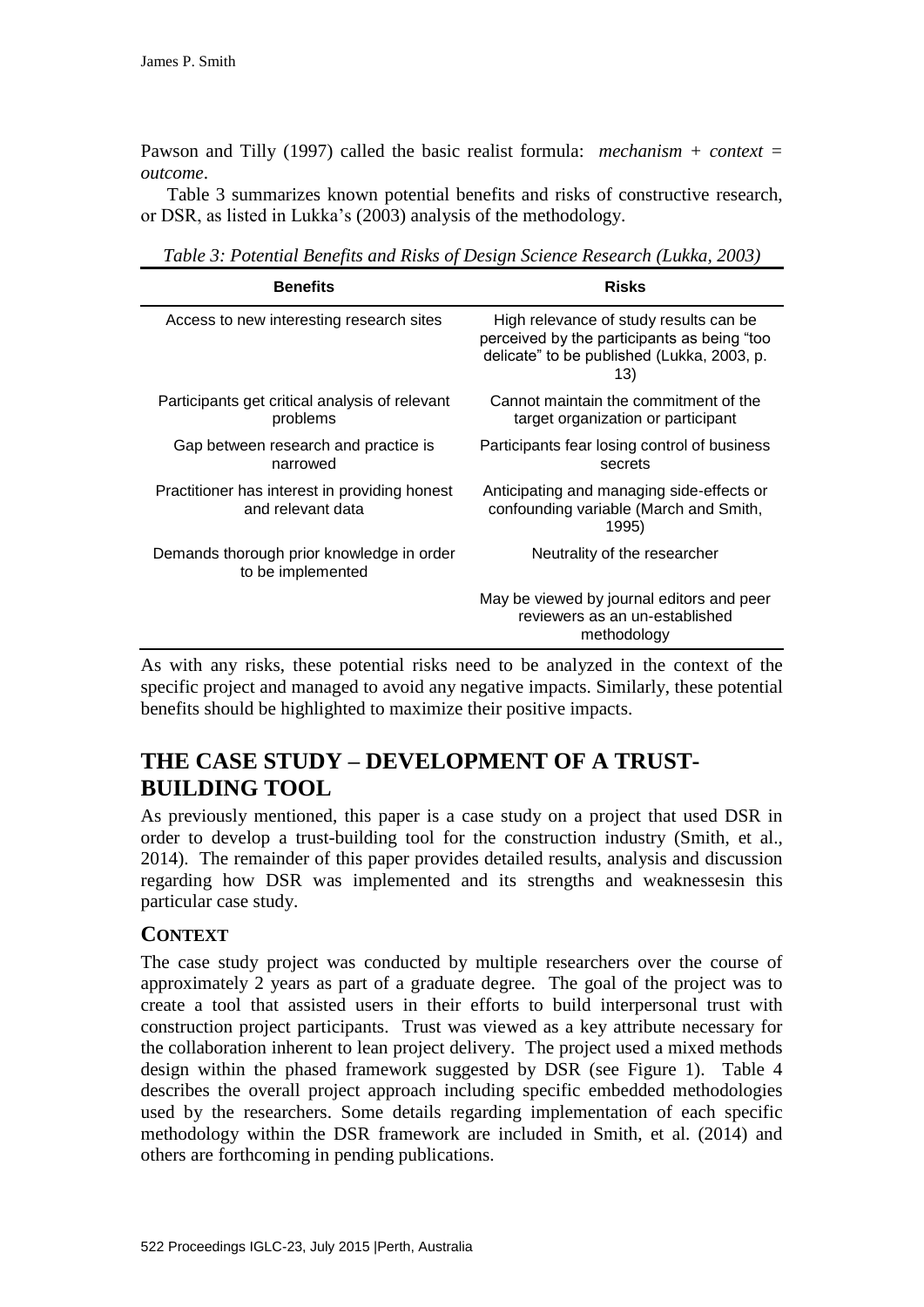| Project<br>Phase |                                                                  | <b>Description</b>                                                       | Approximate<br><b>Duration</b> |
|------------------|------------------------------------------------------------------|--------------------------------------------------------------------------|--------------------------------|
| I                |                                                                  | Awareness of the Problem                                                 | 1 year                         |
|                  | A                                                                | Semi-structured Interviews                                               | 1 month                        |
|                  | B                                                                | Project/Site Observations                                                | 1 month                        |
|                  | С                                                                | <b>Iterated Questionnaire</b>                                            | 10 months                      |
| $\mathbf{I}$     |                                                                  | Suggestion of a Solution                                                 | Milestone                      |
| Ш                |                                                                  | Development                                                              | 9 months                       |
|                  | D                                                                | $\alpha$ -Testing: internal analysis                                     | 3 months                       |
|                  | Е                                                                | $\beta$ -Testing Stage I: first $-$ run study with student participants  | 3 months                       |
|                  | F                                                                | β-Testing Stage II: case study application with industry<br>participants | 3 months                       |
| IV               | Evaluation – conducted following each stage of development phase |                                                                          | 7 months                       |
| V                |                                                                  | Conclusion                                                               | Milestone                      |

*Table 4: Case Study Schedule of Events and Methodologies*

Using the same designations included in Table 4, Figure 2 graphically describes the sequencing adopted for various components of the project.



*Figure 2: Sequencing of Events and Methodologies*

As described in Table 4 and Figure 2, the case study's research teamexplored the topic of trust in construction using semi-structured interviews and observations to inform an iterative questionnaire. These exploratory methods were used to confirm relevance of the proposed research topic to industry participants. This process also allowed for the team to narrow down potential research directions and research questions. The interviews were comprised mainly of open-ended questions designed to avoid limiting participants' responses. The combination of these methods effectively provided an awareness of a general problem that exists in the construction industry relating to low levels of interpersonal trust between key project personnel.

The research team in the case study then suggested a possible solution for the low level of trust – in this case a tool to assist project participants in their efforts to build trust. This suggestion was immediately followed by three levels of development, the evaluation, assessment and feedback collected at each level informing the next iteration of the trust-building tool. After the initial development stage  $(\alpha$ -Testing) which consisted of internal analysis and basic pilot testing, an updated version of the tool was tested in a quasi-experimental design using students as subjects, followed by a series of case studies using industry practitioners as subjects. Details on the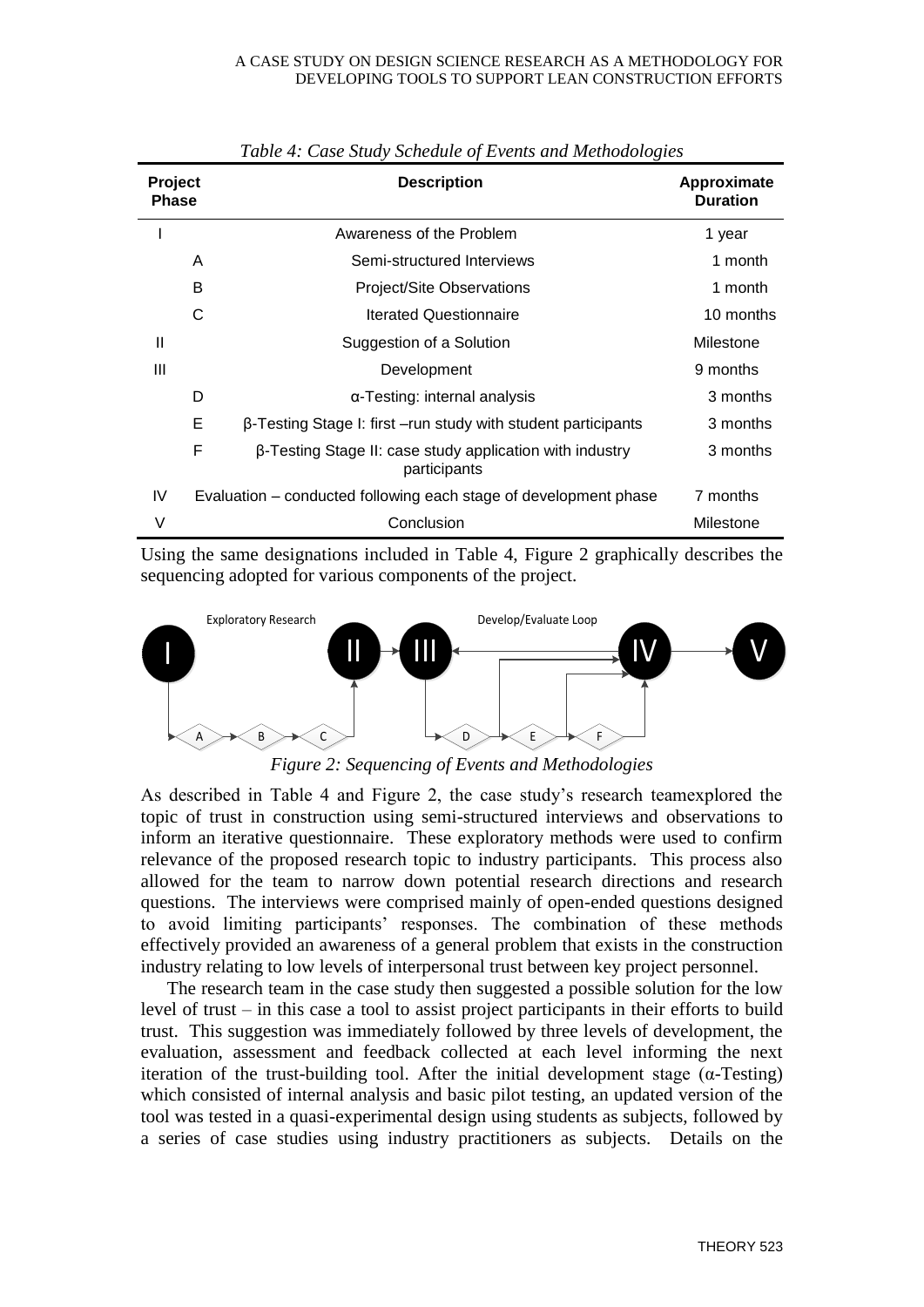artifact/tool created in this case study can be found in Smith, et al. (2014). This approach provided support for some of the known risks associated with DSR while at the same time capitalizing on the known benefits (see Table 3).

## **DSR STRENGTHS**

To assess the strengths of DSR, the final results of the case study project must be analyzed. Success, in this instance, is truly determined by whether or not the developed tool accomplishes what it was designed for (March and Smith, 1995). However, in an effort to provide an exhaustive review of the overall methodology, ancillary results from the various phases of the project will also be analyzed.

## **Complementary Phasing**

There were two major work packages in the case study project. The first package consisted of Phases I and II which were primarily descriptive in nature. Results from the first package created the starting point for the second package consisting of Phases III and IV which were primarily prescriptive in nature. Many research projects consist of only one of these two work packages. The case study project team felt that in comparison to the many projects consisting of only one of these two, DSR's combination of the complementary approaches provided for improved development of useful tools by ensuring that the tools provided solutions to real problems.

This complementary phasing in DSR also supports a holistic approach to critical thinking and problem solving. One researcher recommended this model as appropriate for any graduate student that has interest in a specific topic but has yet to develop a specific research question. It was suggested that a focus on the identification of an actual real-world problem during the "awareness of the problem" phase, although time consuming, was very valuable in the overall creation of an effective tool.

## **Flexibility**

Most data collection methodologies can fit within the DSR framework. This allows the researcher to select the most appropriate data collection techniques (e.g., simulation, observation, case study, surveys, etc.) for the various phases of the project. This flexibility allows for a wide range of data types and data sets which also can serve to strengthen the final results.

Additionally, an emphasis on becoming aware of the problem during Phase I can prevent problem solvers from becoming mistakenly focused on a problem or a question that is of little interest or value to the relevant industry. Maintaining flexibility during the problem definition supports more useful solutions in the end.

#### **Respondent Engagement**

Early engagement by respondents on the exploratory end of the project seemed to create increased interest and involvement on the development end. It also supported the idea that both the problem and the solution would be relevant to those in industry. This increased interest greatly assisted in the repetitive testing and data collection portions of Phase III/IV. These observations supported a number of Lukka's (2003) proclaimed benefits from Table 3.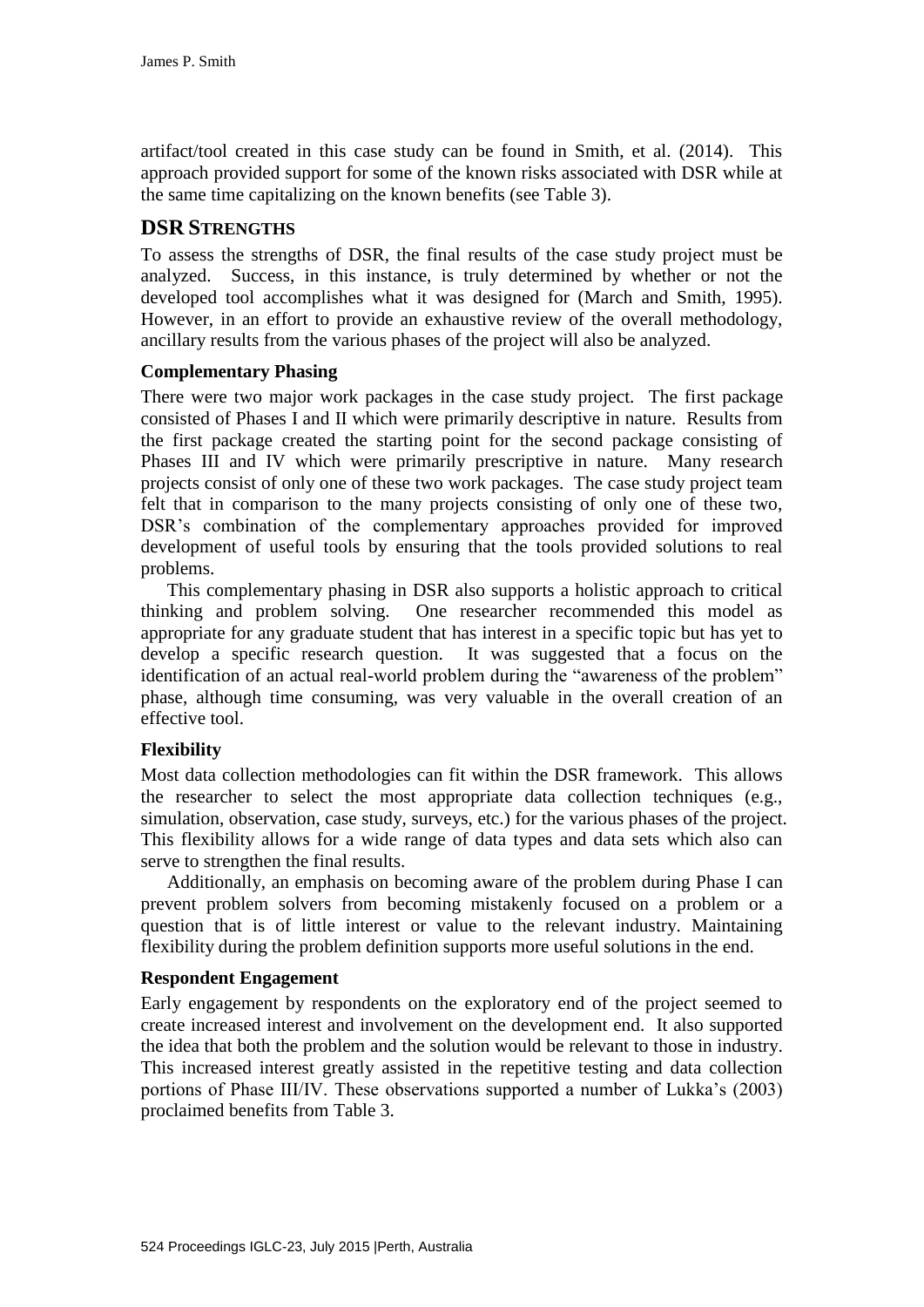## **Useful Tool Creation through Iteration**

As mentioned, a successful resultant tool is the best indicator of how effective DSR methodology is. The results from Phase III/IV/V of the case study, both quantitative and qualitative, showed support for the project's hypothesis that interpersonal trust could be actively managed by using a tool like the one that was created. The effectiveness of the tool improved with each iteration of the develop/evaluate loop critical to DSR, and utilization of multiple groups and multiple methodologies allowed for triangulating support for the hypothesis. In the end, the final version of the tool successfully helped three different industry participants build trust with construction project counterparts.

#### **Theory Development**

Finally, the controlled but flexible DSR methodology allowed for concurrent theory development during the course of the project. In this case study, the theoretical development was a new model for trust-building. The model benefited from DSR iterations which allowed for specific components to be added or removed as dictated by the latest results.

## **DSR WEAKNESSES**

## **Project Duration**

The completion of a DSR project as modelled by the case study can be time consuming. Many practitioners and/or researchers (graduate students and otherwise) are not able to devote as much time to the iterative develop/evaluate loop as may be needed. Similarly, excessive requests on respondent time, particularly industry participants, may lead to a lack of commitment as described by Lukka (2003).

## **Confounding Variables**

The project team found that testing a tool in the context of its anticipated application created potential confounding variables. The lack of experimental control consistent with construction jobsites and everyday interpersonal interactions makes it difficult to remove unanticipated variables that could potentially affect study results. inability to draw specific conclusions is a weakness that was also identified by previous researchers.

# **CONCLUSIONS**

The results of the project show support for the continued application of DSR methodology in the development of tools, techniques and processes supporting lean construction efforts. It was determined that the complementary phasing, flexibility and iterative evaluation loop inherent to DSR were effective at providing a framework for tool creation in the case study project. However, the comparative need for adequate time to allow for iteration may limit interested researchers' ability to apply DSR to future projects. Also the potential for confounding variables resulting from testing tools in their anticipated context necessitates preventative management (e.g., mixed methods data triangulation) on the part of the interested researcher.